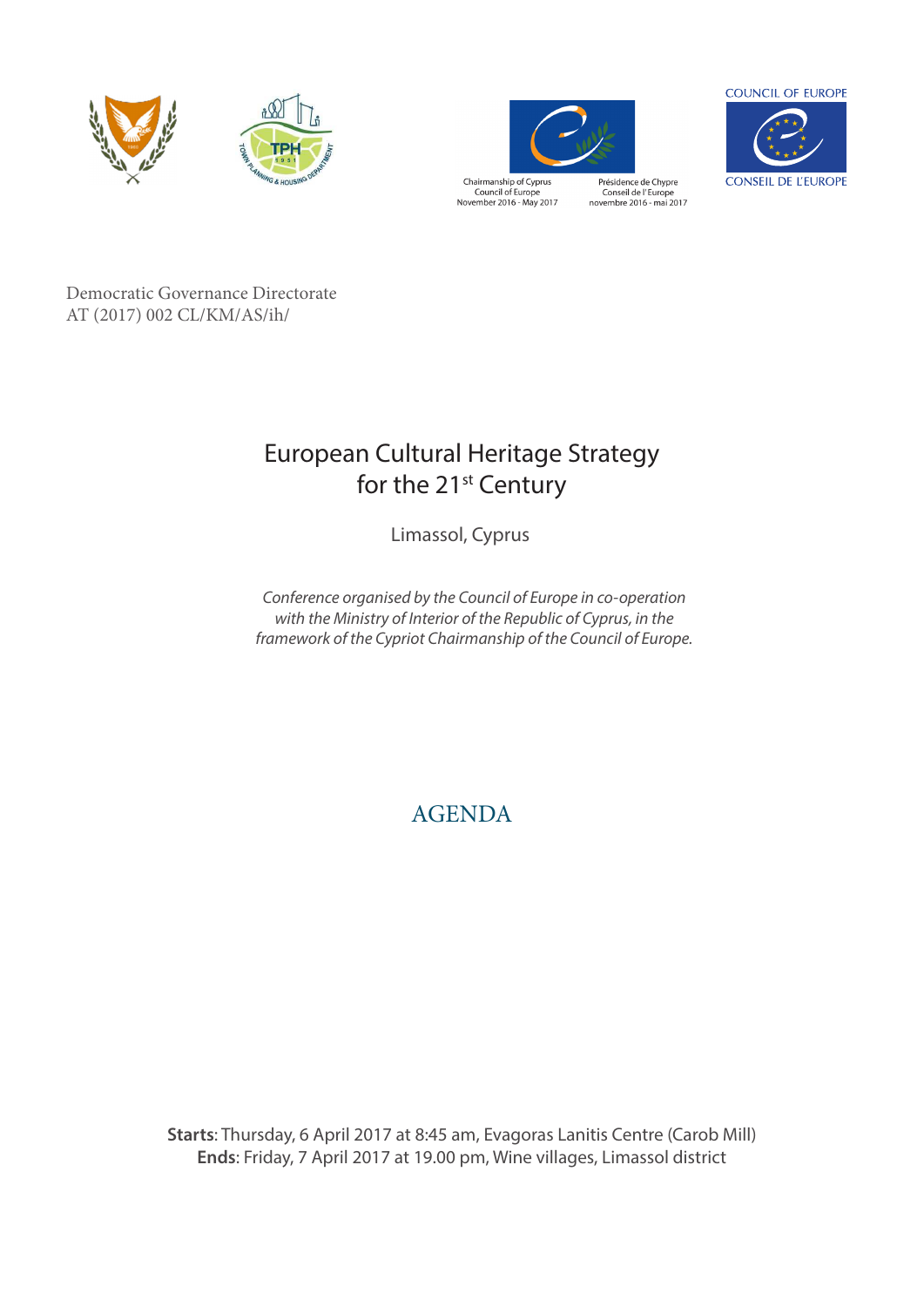## THURSDAY, 6 APRIL 2017

#### LOCATION : Evagoras Lanitis Centre (Carob Mills), Limassol

#### *8.30*

Departure by bus from Alasia Hotel Departure by bus from Curium Hotel

*8.45 - 9.15 Registration of the participants*

### *Opening of the Conference*

*9.15 - 9.45*

#### *Opening Speeches :*

Mr. Socrates Hasikos, Minister of Interior

Mr. Nicos Nicolaides, Mayor of Limassol

Ms. Athena Aristotelous Cleridou, Director of the Department of Town Planning and Housing

Mr. Eladio Fernández Galiano, Head of Culture, Nature and Heritage Department, Directorate of Demo-

cratic Governance (DGII), Council of Europe

#### *9.45 - 10.15*

*Introduction -* Mr. Kimmo Aulake, Chair of the Steering Committee for Culture, Heritage and Landscape (CDCPP), Council of Europe

*Presentation of the Strategy 21-* Mr. Pierre Paquet, General Inspector Public Service of Wallonia,

 Operational Directorate General for Spatial Planning, Housing, Heritage and Energy, Department of Heritage

*10.15 - 10.45 Coffee break, provided by the hosts*

#### *10.45 - 11.45*

#### *Session 1 - Social Component*

*Introduction to the Component* - Ms. Rusudan Mirzikashvili, COMUS Project Officer, Council of Europe Office in Georgia.

*Introduction to the example -* Ms. Androulla Vasiliou, Vice President of Europa Nostra

Example: *"I am the Museum"* - Ms. Aida Kalender, Employees and activist National Museum of Bosnia and Herzegovina in Sarajevo (EUROPA NOSTRA 2016, Grand Prix category Dedicated Service)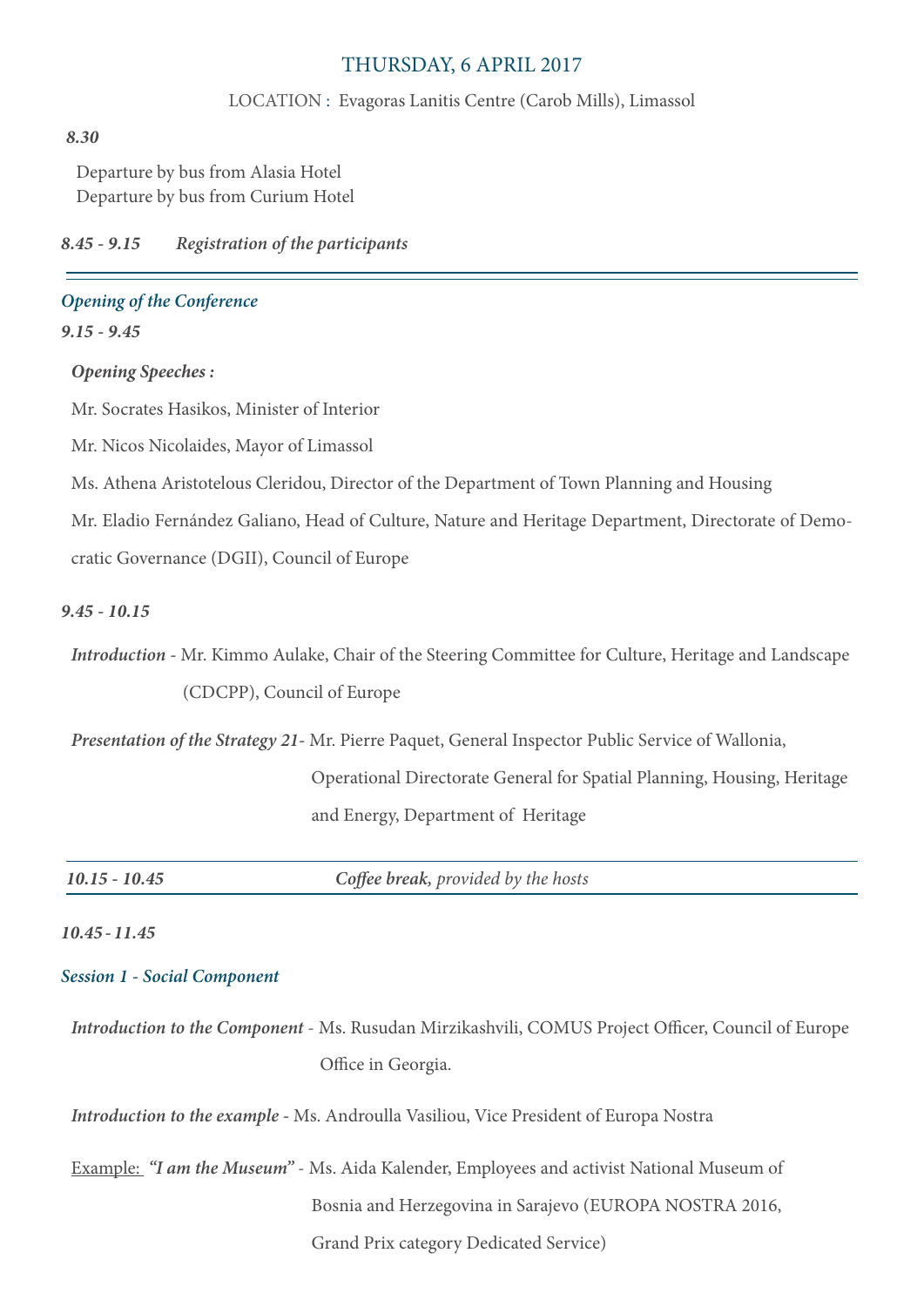#### *11.45 - 12.45*

#### *Session 2 - Economic and Territorial Development Component*

*Introduction to the Component* - Mr. Terry O'Regan, Landscape Alliance Ireland, Council of Europe expert

Example: "*The digital approach on saving Historic Buildings: Project HERMeS*"-Mr. Pavlos Chatzigrigoriou

PhD, postdoc Researcher, Digital Heritage Research Lab, Cyprus University of Technology

*12.50 - 14.30 Lunch at "Karatello" restaurant, next to the conference hall, will be provided by the hosts*

*14.30 - 15.30* 

*Session 3 - Knowledge and Education Component*

*Introduction to the Component* - Ms. Claire Giraud-Labalte, ENCATC Ambassador on Heritage, Council of Europe expert

Example: *"Two smart projects for future: Slovak experience with cost-effective monument protection"* -

Mr. Branislav Reznik, Head of the Department of preventive maintenance of monuments,

Monuments Board, Slovak Republic.

Moderator for the 3 Components: Ms. Ana Schoebel, Programme manager Strategy 21, Council of Europe

*15.30 - 15.50*

*Discussion*

#### *Session 4 - Local Context*

*15.50 - 16.00* 

*Introduction to the visit of the next day*

Ms. Irene Hadjisavva, Planning Officer, Department of Town Planning and Housing

*16.00 - 16.15* 

*Heritage policies and the city of Limassol*

Mr. Antonis Charalampous, Municipal Engineer of Limassol Municipality

*16.15 - 16.30 Coffee break provided by the hosts*

#### *16.30 - 17.30*

Examples on Strategy implementation throughout the city, *a walk in Limassol*

Buses from the Carob Mills to the hotels

19.30 Cocktail at "Koudounari" Residence and Dinner at "Kypriakon" tavern, provided by the hosts

Buses from the "Kypriakon" tavern to the hotels